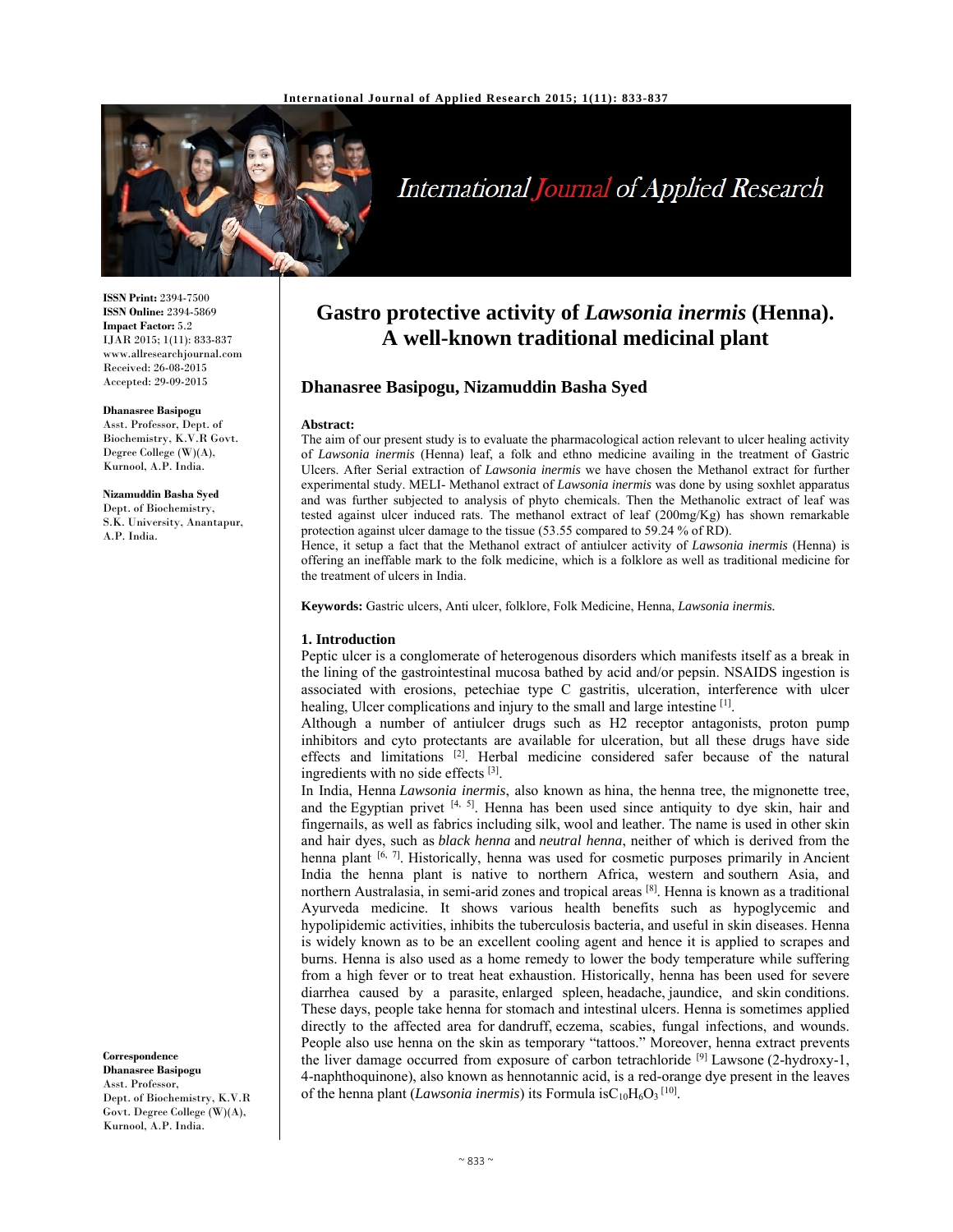

Structure of Lawsone

In preliminary phytochemical investigations it has found that the leaves of *Lawsonia inermis* contain lipids, carotenoids, flavonoids, alkaloids and reducing and non-reducing sugars. Another Phytochemical compound Quercetin, of this plant is found to be shown ant malarial and antioxidant activity [11]. Some recent reports have indicated that many flavonoids possess antiulcerogenic activity. Oral treatment with the ether fraction of the flavonoid extract demonstrated a good level of gastric protection. Mucous content was increased and accompanied by proportionate increase in proteins and hexosamines <sup>[2]</sup>. Quercetin, kaempferol, morin, myricetin and rutin when tested were found to inhibit the mucosal content of platelet activating factor (PAF) in a dose dependent manner suggesting that the protective role of these substances may be mediated by endogenous PAF<sup>[12]</sup>. Flavonoids exhibit several biological effects such as antiinflammatory, anti-hepatotoxic and antiulcer actions [13]

In this present study we have evaluated the gastro protective activity of MELI leaf in ulcer induced experimental rats by taking the consideration of Phytochemical compounds of *Lawsonia inermis (Henna)* 

#### **2. Materials and Methods**

#### **2.1. Plant collection:**

The whole plant of *Lawsonia inermis* (Henna) was collected from our local area, identified and authenticated.

#### **2.2. Preparation of extract**

The plant of *Lawsonia inermis* (Henna) were shade dried and the leaves reduced to coarse powder in a mortar and pestle. The powdered material obtained was then subjected to successive extraction by hot percolation method using petroleum ether, chloroform and methanol solvents in a soxhlet apparatus. The different extracts obtained were evaporated at  $47^{\circ}$  C to get a semisolid mass. The extracts thus obtained were subjected to phyto-chemical analysis. The percentage yield alcoholic extract was found to be 55.5%w/w and the Methanolic extract was taken for further *Phytochemical Screening*Qualitative tests for the presence of plant secondary metabolites such as carbohydrates, alkaloids, tannins, tannic acids, flavonoids, proteins, saponins and glycosides were carried out on extracts using standard procedure studies.

#### **2.3. Animals used**

Male albino Wister rats between 1 to 2 months of age and weighing 125-150g were procured and were maintained as per the guidelines of National Institute of Nutrition (NIN) Animal User's Manual. Animals were acclimatized for 7

days to our animal house, maintained at temperature of 20-24 <sup>0</sup>C. The light source in the animal room was regulated with 12 h light period followed by 12 h dark schedule. Two to three animals were housed per cage sized  $(41 \times 28 \times 14 \text{ cm})$ . Paddy husk was used for bedding and on every alternative day bedding was changed and washed thoroughly with water along with Domex, a disinfectant and a detergent. The rats were fed on a standard pellet diet purchased from Sai Durga Feeds and Foods Bangalore, and water ad libitem.

#### **2.4. Experimental design**

The animals were divided into four groups, each consisting of six rats. Group Ι represented the Normal control group, which received distilled water orally. Groups ΙΙ represented the Control group, which received Ethanol 1ml/100g.b.w [14]. Groups ΙΙI received Methanol extract of *Lawsonia inermis*200 mg/kg and, Ranitidine, in the dose of 20 mg/kg were administered orally for group ΙV as reference standard drug. The gastric ulcers were induced in rats by administrating absolute ethanol (95%) (1 ml/100 g b.w.) Orally**<sup>14</sup>**. After 45 min of Methanol extract and Ranitidine treatment.They were kept in specially constructed cages to prevent coprophagia during and after the experiment. The animals were anaesthetized 1hr latter with anesthetic ether and stomach was incised along the greater curvature and ulceration was scored.

#### **3. Ulcer Index / Scoring Of Ulcer 3.1. Measurement Of Ulcer Index**

Stomach mucosa was flushed with saline and lesions in glandular portion were then exposed and examined under a 10x magnifying glass [15]. Ulcer index of each animal was calculated by adding the values and their mean values were determined by the following scoring system [15].

For the macroscopic observations, the number, lengths and severity of ulcers were noted and scored. The ulcer index (U.I.) of each stomach was the sum of its scores. The ulcer index was reported as arithmetic means  $\pm$  S.E. The significance of differences between means was evaluated by Student's *t* - test for unpaired data. *P*< 0.05, versus control, was taken as significant.

- (i) Normal coloured stomach– 0,
- (ii) red colouration ‐ 0.5,
- (iii) spot ulceration  $-1$ ,
- (iv) Haemorrhagic streak 1.5,
- (v) Ulcers  $\leq 2$ mm $) 2$ ,
- (vi) Ulcers ( $>2 < 4$  mm) perforations  $-3$ .
- $(vii)(v)$  3 Ulcers  $(< 4mm)$ : -4

Percentage inhibition was calculated using the following formula:

$$
\% Inhibition = \underline{\text{UI} \text{ ucer control - UI} \text{ treated}} \times 100
$$

### **4. Sample collection and preparation for biochemical estimations and assays**

#### **4.1. Measurement of gastric secretion and PH** [16].

The stomach of aspirin induced ulcer rats was carefully excised keeping oesophagus closed and opened along greater curvature and luminal contents were removed. The gastric juice thus collected was centrifuged at 3000 rpm for 10 min and expressed in terms of ml/100 g of body weight. The pH of the supernatant was measured using digital pH meter [16].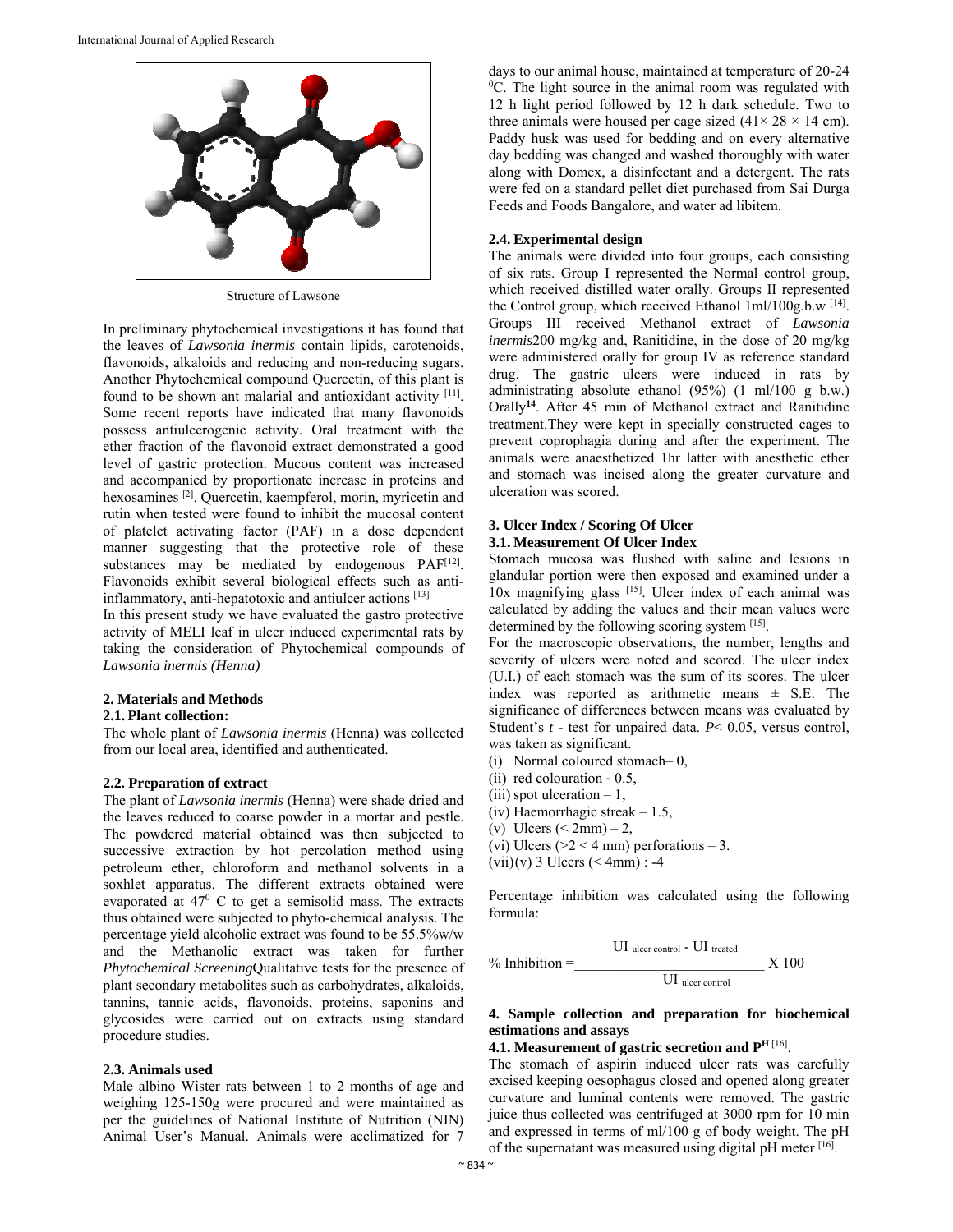# **4.2. Measurement ofFree and total acidity** [17]

Free and total acidity were determined by titrating with 0.01N NaOH using Topfer's reagent and phenolphthalein respectively as indicators and were expressed as meq/l per  $100 g$ <sup>[17].</sup>

# **4.3. Measurement of gastric juice and pH** [16]

The gastric juice was collected was centrifuged at 3000 rpm for 10 min and expressed in terms of ml/100 g of body weight. The pH of the supernatant was measured using digital pH meter.

#### **4.4. Determination of free acidity and total acidity** [18]

The gastric contents were centrifuged at 1000rpm for 10min. 1ml of supernant was diluted with 9ml of distilled water. A volume of 2ml diluted gastric juice was titrated with 0.1N Sodium hydroxide run from a micro burette using 3-4 drops of Topfer's reagent as indicator until canary yellow colour was observed. Volume of NaOH required was noted. This corresponds to free acidity. Further 2-3 drops of phenolphthalein was added and titrated with NaOH until pink colour was restored. This gives total acidity. Free acidity and total acidity is expressed in terms of ml of 0.1N HCl per 100 gms of gastric contents. This is the same as mEq/lit. To obtain this figure multiply the burette reading obtained from titration by 10.

Acidity was calculated by using the formula:

```
Volume of NaOH X Normality of NaOH X 100 
Acidity = meq/L/100g
                0.1
```
# **5. Result**

# **Anti Ulcer Effect of MEAF in Ethanol Induced Model**

**Table A:** Anova Test For Anti Ulcer Activity of Ethanol Induced Model

| S.No                           | <b>Treatment</b> | <b>Ulcer Index</b> |  |
|--------------------------------|------------------|--------------------|--|
|                                | Control          | $6.849 \pm 0.2286$ |  |
|                                | Ranitidine       | $3.258 \pm 0.3172$ |  |
|                                | MEL I            | $2.714 \pm 0.3025$ |  |
| F, d f Value                   |                  | 53.557 (2/15)      |  |
| P Value                        |                  | P < 0.0001         |  |
| $\mathbf{r}$ $\alpha$ $\alpha$ | $\cdots$         |                    |  |

 $*\overline{P}$  < 0.01 when compared with Control



**Fig A:** Graphical Representation of Ulcer Index

| S.NO.        | <b>Treatment</b> | Volume of Gastric juice(ml) | рH                  | Free Acidity meg/l/100gm | Total Acidity meg/l/100gm |
|--------------|------------------|-----------------------------|---------------------|--------------------------|---------------------------|
|              | Control          | $3.024 \pm 0.1414$          | $1.544 \pm 0.03985$ | $21.492 \pm 0.8815$      | $78.39 \pm 1.296$         |
|              | Ranitidine       | $1.223 \pm 0.05213$         | $2.856 \pm 0.1235$  | $10.756 \pm 0.5986$      | $38.493 \pm 1.135$        |
|              | <b>MELI</b>      | $1.423 \pm 0.04233$         | $2.599 \pm 0.1297$  | $12.788 \pm 0.6003$      | $48.792 \pm 1.066$        |
| F, d, fValue |                  | 104.21(2/15)                | 36.211(2/15)        | 53.547 (2/15)            | 299.28 (2/15)             |
| P Value      |                  | P < 0.0001                  | P < 0.0001          | P < 0.0001               | P < 0.0001                |

|  |  | <b>Table B:</b> Anova Test For Anti Ulcer Activity of Pylorus Ligated Ulcer Induced Model |  |  |
|--|--|-------------------------------------------------------------------------------------------|--|--|
|--|--|-------------------------------------------------------------------------------------------|--|--|

\* P < 0.01 when compared with Control



**Fig B:** Anova Test for Gastric Juice Volume **Fig C:** Anova Test for Ph

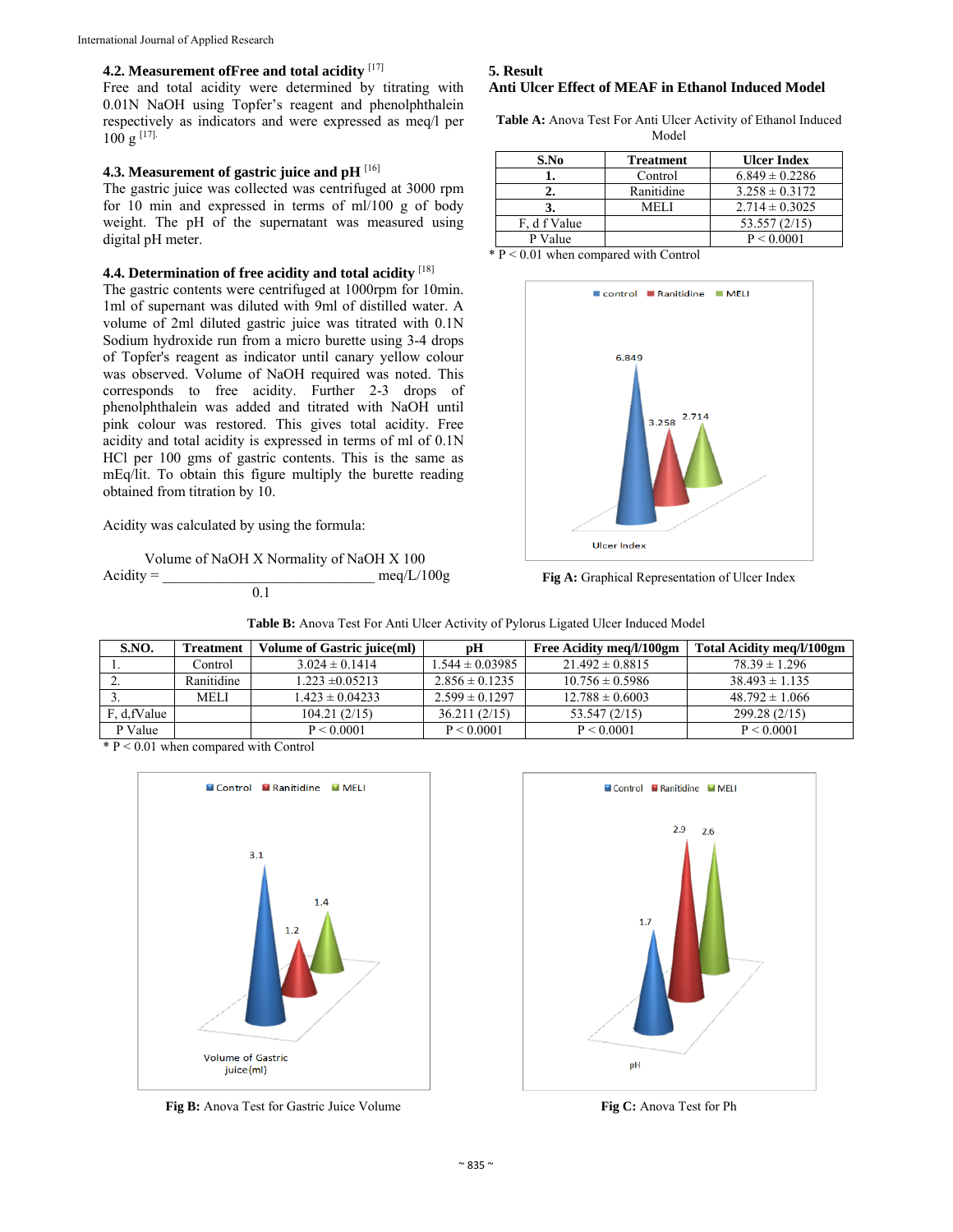

Fig D: Anova Test for Free Acidity



**Fig E:** Anova Test for Total Acidity

#### **6. Discussion**

The Oral administration of methanol extract of *Lawsonia inermis* (Henna)leaves at a dose of 200 mg/kg has shown a dose dependent inhibition Percentage of 53.55 compared to that of ulcer control, proving the anti‐ulcer activity of extract whereas ranitidine (20 mg/kg) produced 59.24 % inhibition of ulcer index against Ethanol induced ulcer. MELI significantly protected the mucosa against the damage induced by ethanol and Curative ratio of the MELI of 200 mg/kg was found to be 91.12% Oral administration of MELI 1 hr before an induction of stress reduced the cold restrained stress induced ulcers. The MELI exhibited a dose dependent inhibition percentage of 53.55 at doses of 200 mg/kg dose, where as the standard drug Ranitidine showed an inhibition percentage of 59.24.

Ethanol administration (20mg/kg) results in the production of gastric mucosal damage. The ulcer index in control animals was (6.849). Methanol extract (2.714) significantly reduced the ulcer index  $(p<0.01)$  as compared to control. Ranitidine, a standard anti-ulcer drug showed ulcer index (3.258). The results are tabulated in Table A.

Pre treatment of rats with *Lawsonia inermis* (Henna) extracts produced a dose dependent protection in the ethanol induced ulceration model as compared to control group. However the protection was statistically significant reduced the severity of ulcer and caused a significant reduction of ulcer index in this model. Ranitidine produced significant gastric ulcer protection as compared to control group. Pre treatment with MELI has delivered a remarkable anti‐ulcer effect which can observe by the effect on gastric secretion in Ethanol induced ulcer. Gastric juice volume, total and free acidity significantly increased and pH decreased in ulcer control animal. MELI (200 mg/kg) produced dose dependent effect and decreased gastric juice volume, total and free acidity and increased pH significantly.

Hence it establishes the fact that the Methanol extract of *Lawsonia inermis* (Henna) has shown the protection against the ulcers which was induced by the ethanol and it is further recommended to perform in vivo bio analytical such as enzymatic studies.

#### **7. References**

- 1. Wallace JL. Non Steroidal anti-inflammatory drug gastropathy and cytoprotection – pathogenesis and mechanisms re-examined. ScandJournal of Gastroenterology.1992; 27(S192):3-8.
- 2. Alarcon DLLC, Martin MJ, Lacasa C, Motilva V. Antiulcerogenic activity of flavonoids and gastric protection. J Ethnopharmacol.1994; 42:161-70.
- 3. Ariyoshi I, Toshiharu A, Sugimura F, Abe M, Mastsuo Y, Honda T. Recurrence during maintenance therapy with histamine H<sub>2</sub> receptor antagonist in cases of gastric ulcer. Nihon Univ J Med.1986; 28:69-74.
- 4. Bailey LH, Bailey EZ. Hortus Third: A concise dictionary of plants cultivated in the United States and Canada. New York: Macmillan, 1976.
- 5. Henna. HowStuffWorks. Retrieved by *B*echtold, Thomas; Mussak, Rita 5 May, 2013.
- 6. Cartwright-Jones, Catherine Cassia Obovata. Henna for Hair, 2004. Retrieved 5 May, 2013.
- 7. Dennis, Brady FDA: Beware of black henna tattoos. The Style Blog. The Washington Post, 26 March, 2013. Retrieved 5 May, 2013.
- 8. Encyclopedia Britannica. Retrieved5 May, 2013.
- 9. Benefits of Henna (Mehndi), 6 July 2013. Retrieved13 November, 2014.
- 10. Dweck AC. Natural ingredients for colouring and styling. International Journal of Cosmetic Science. 2002; 24(5):287-302. doi:10.1046/j.1467- 2494.2002.00148.x. PMID 18498522.
- 11. Fatiha El Babili. Lawsonia Inermis: Its Anatomy and its Antimalarial, Antioxidant and Human Breast Cancer Cells MCF7 Activities, Pharmaceut Anal Acta,, 2013. 4172/2153-2435.1000203.
- 12. Parmar NS, Shikha Parmar. Anti-ulcer potential of flavonoids. Indian J Physiology and Pharmacology. 1998; 42:343-51.
- 13. Bors W, Heller W, Michel C, Saran M. Flavonoids as antioxidants: Determination of radical scavenging efficiencies. Methods Enzymol 1990; 186:343-55.
- 14. Robert A, Nezamis JE, Lancaster C, Hanchar A. Cytoprotection by prostaglandins in rats. Prevention of gastric necrosis produced by alcohol, HCl, NaOH, hypertonic NaCl, and thermal injury. Gastroenterology 1979; 77(03):433-443.